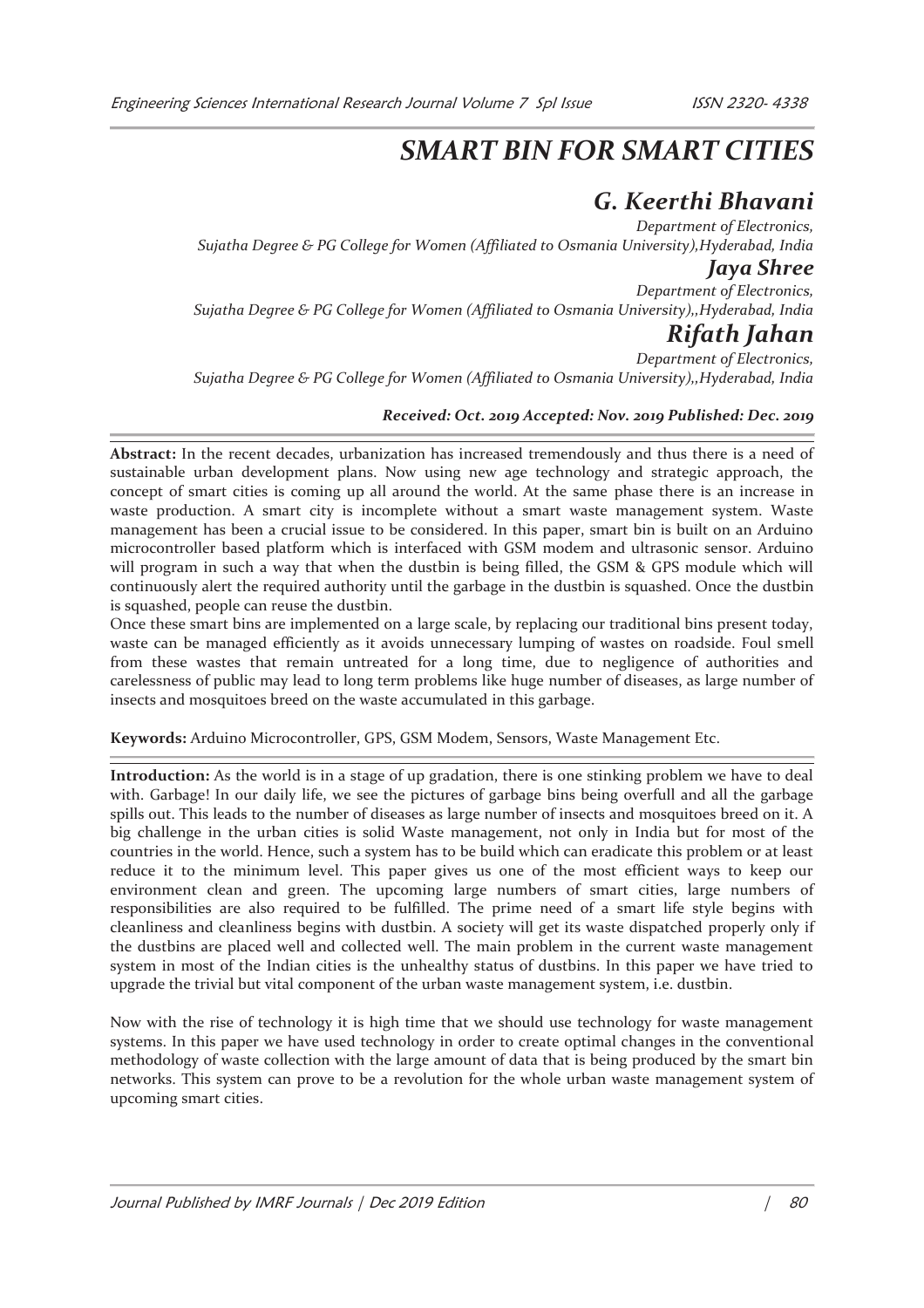



#### **System Requirements:**

**1. Ultrasonic Sensor:** The HC-SR04 ultrasonic sensor uses SONAR to determine the distance of an object . It offers excellent non-contact range detection with high accuracy and stable readings in an easy-to-use package from 2 cm to 400 cm or 1" to 13 feet. The operation is not affected by sunlight or black material, although acoustically, soft materials like cloth can be difficult to detect. It comes complete with ultrasonic transmitter and receiver module. In this System, Ultrasonic sensor is placed at the top of the dustbin which will measure the stature of the dustbin. The threshold stature is set for ultrasonic sensor**.** It is used to know whether the dustbin is filled or not by calculating the Height of Garbage which is present in the bin. If the dustbin is half filled, the remaining height from the threshold height will be calculated and displayed on LCD screen. If the Dustbin is being filled, the message is to be sent to Higher Authorities. So that Municipal Corporation will come and clean the bin.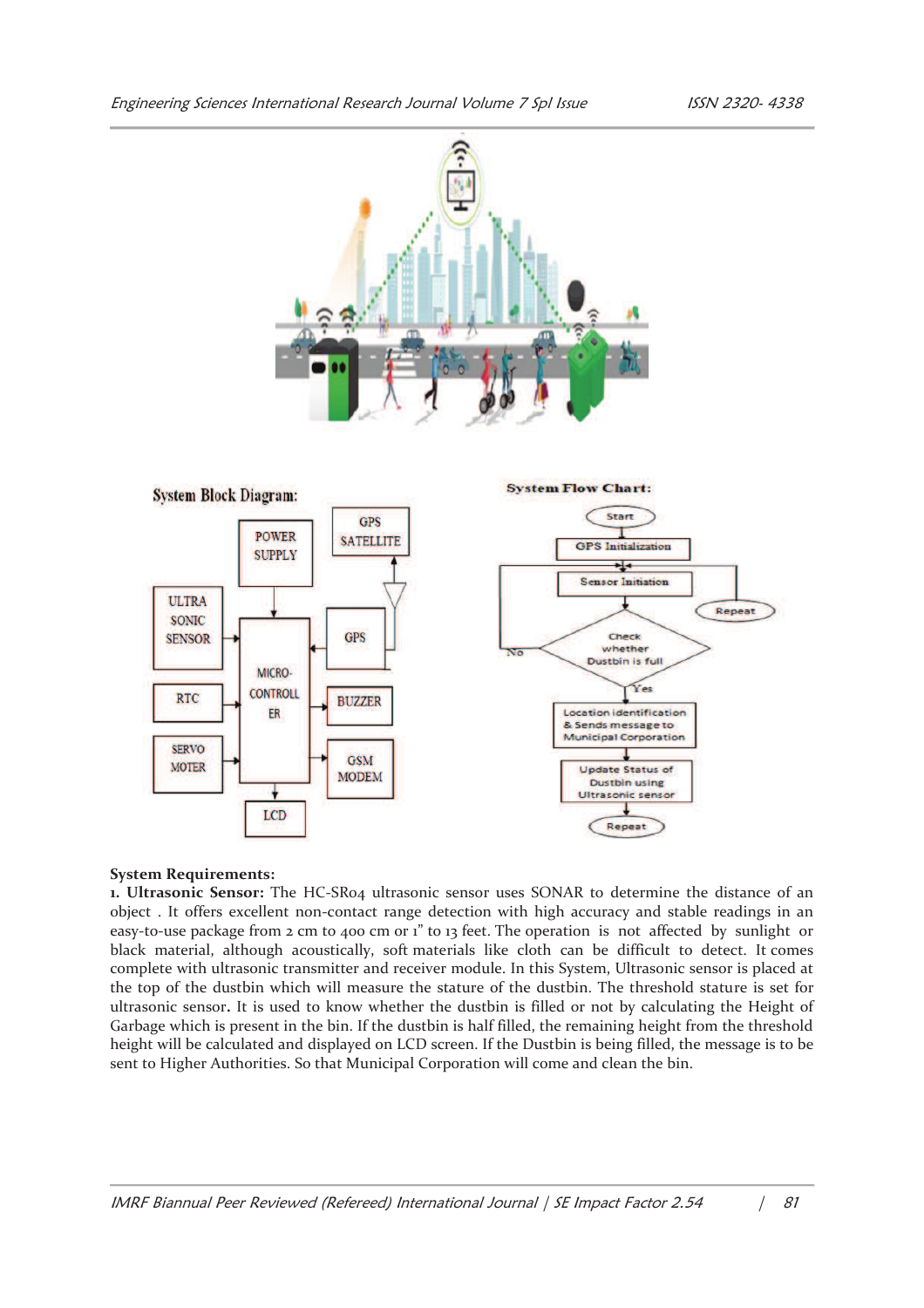

### **Technical Specifications:**

- · Power Supply − +5V DC
- · Working Current − 15mA
- · Measuring Angle − 30 degree



**Fig:** Ultrasonic sensor

**2.Servo Motor:** A Servo Motor is a small device that has an output shaft. This shaft can be positioned to specific angular positions by sending the servo a coded signal. As long as the coded signal exists on the input line, the servo will maintain the angular position of the shaft. If the coded signal changes, the angular position of the shaft changes. In practice, servos are used in radio-controlled airplanes to position control surfaces like the elevators and rudders. They are also used in radio-controlled cars, puppets, and of course, robots.

Servos are extremely useful in robotics. The motors are small, have built-in control Circuitry, and are extremely powerful for their size. A standard servo such as the Futaba S-148 has 42 oz/inches of torque, which is strong for its size. It also draws power Proportional to the mechanical load. A lightly loaded servo, therefore, does not consume much energy. In this system, we are using servo motor to open & close the dustbin automatically to manage efficiently. If the shaft is at the correct angle, then the motor shuts off. If the circuit finds that the angle is not correct, it will turn the motor until it is at a desired angle. The output shaft of the servo is capable of traveling somewhere around 180 degrees. Usually, it is somewhere in the 210-degree range. A normal servo is used to control an angular motion of 0 to 180 degrees.



**Fig:** Servo Motor

**3. GSM: GSM** Modem can accept any GSM network operator SIM card and act just like a mobile phone with its own unique phone number. Advantage of using this modem will be that you can use its RS232 port to communicate and develop embedded applications.

Applications like SMS Control, data transfer, remote control and logging can be developed easily using GSM. The modem can either be connected to PC serial port directly or to any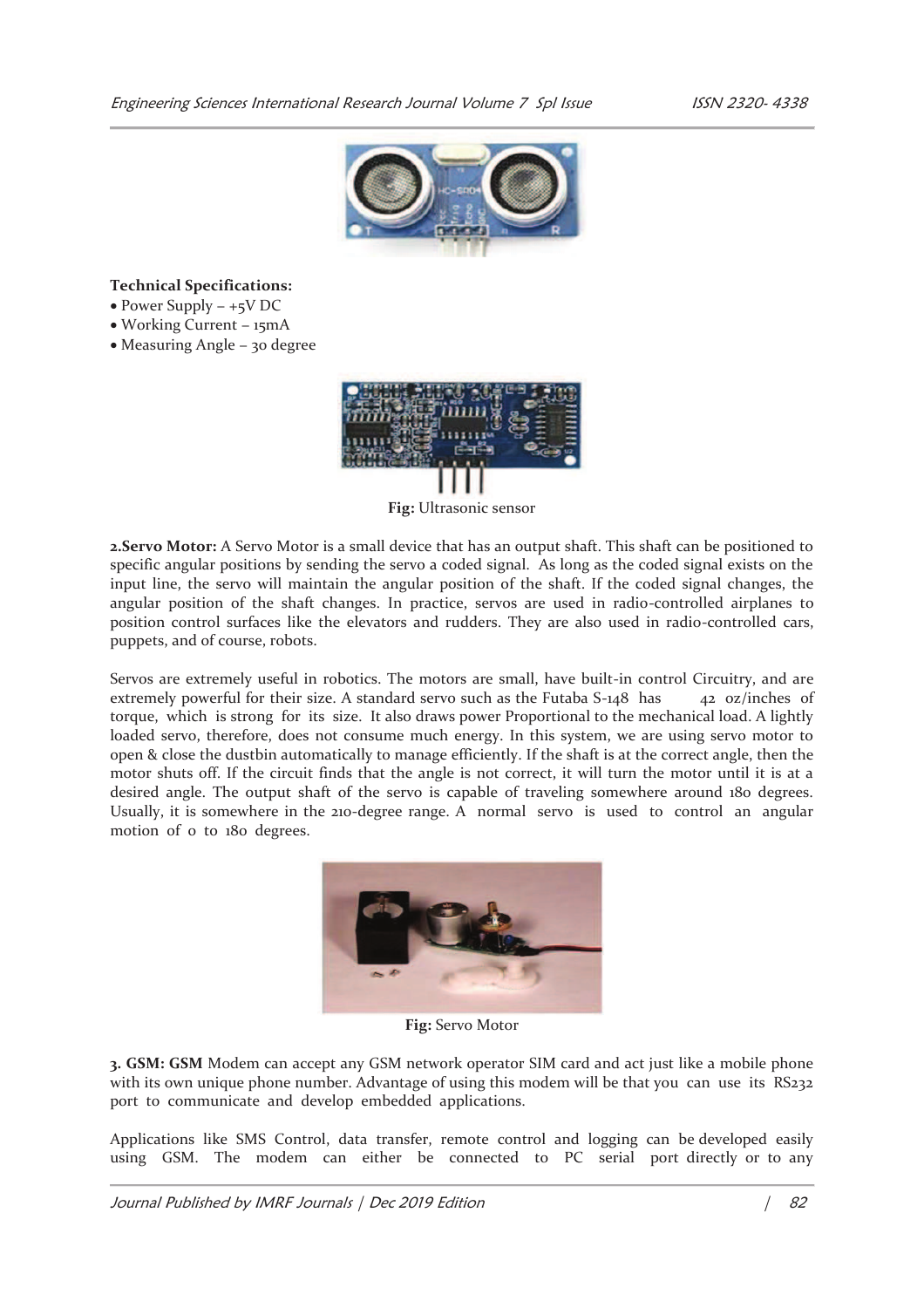microcontroller through MAX232. It can be used to send and receive SMS or make/receive voice calls. It can also be used in GPRS mode to connect to internet and do many applications for data logging and control. In this system, GSM will send the message to higher authorities when the dustbin is filled with garbage. So that they can come and clean the bin and people can reuse it. In GPRS mode you can also connect to any remote FTP server and upload files for data logging. This GSM modem is a highly flexible plug and play quad band SIM900A GSM modem for direct and easy integration to RS232 applications. Supports features like Voice, SMS, Data/Fax, GPRS and integrated TCP/IP stack.



**Fig:** GSM Modem

**4. GPS: The** Global Positioning System (GPS) could be a space-based navigation system that gives location and time info altogether atmospheric condition, anyplace on or close to the planet wherever there's an unimpeded line of sight to four or a lot of GPS satellites. The GPS system provides crucial capabilities to military, civil, and industrial users round the world. The United States government created the GPS, maintains it, and makes it freely accessible to anyone with a GPS receiver.GPS is used in this project to see the location of filled Dustbin in that particular city. Along with the message, location is also sent to higher authorities. It is easy to identify the Dustbin location if we use GPS. Features:

- · A radical high sensitive and good antenna GPS module.
- Embedded with GPS (Global Positioning System) antenna
- · Enables high performance navigation in most tight applications and solid fix even in harsh GPS visibility environments.

**5. RTC:** Real Time Clock (RTC) as the name recommends are clock modules. The DS1307 real time clock IC is an 8-pin device using an I2C interface. The DS1307 is lower-power clock/calendar with 56bytes of battery backup. It provides seconds, minutes, hours, day, date, month and year qualified data and automatically adjust. In this system, RTC is used to send the time of the garbage filled in the dustbin along with message and location. When Dustbin is filled, along with the message, location, time is also going to send to the municipal corporation.